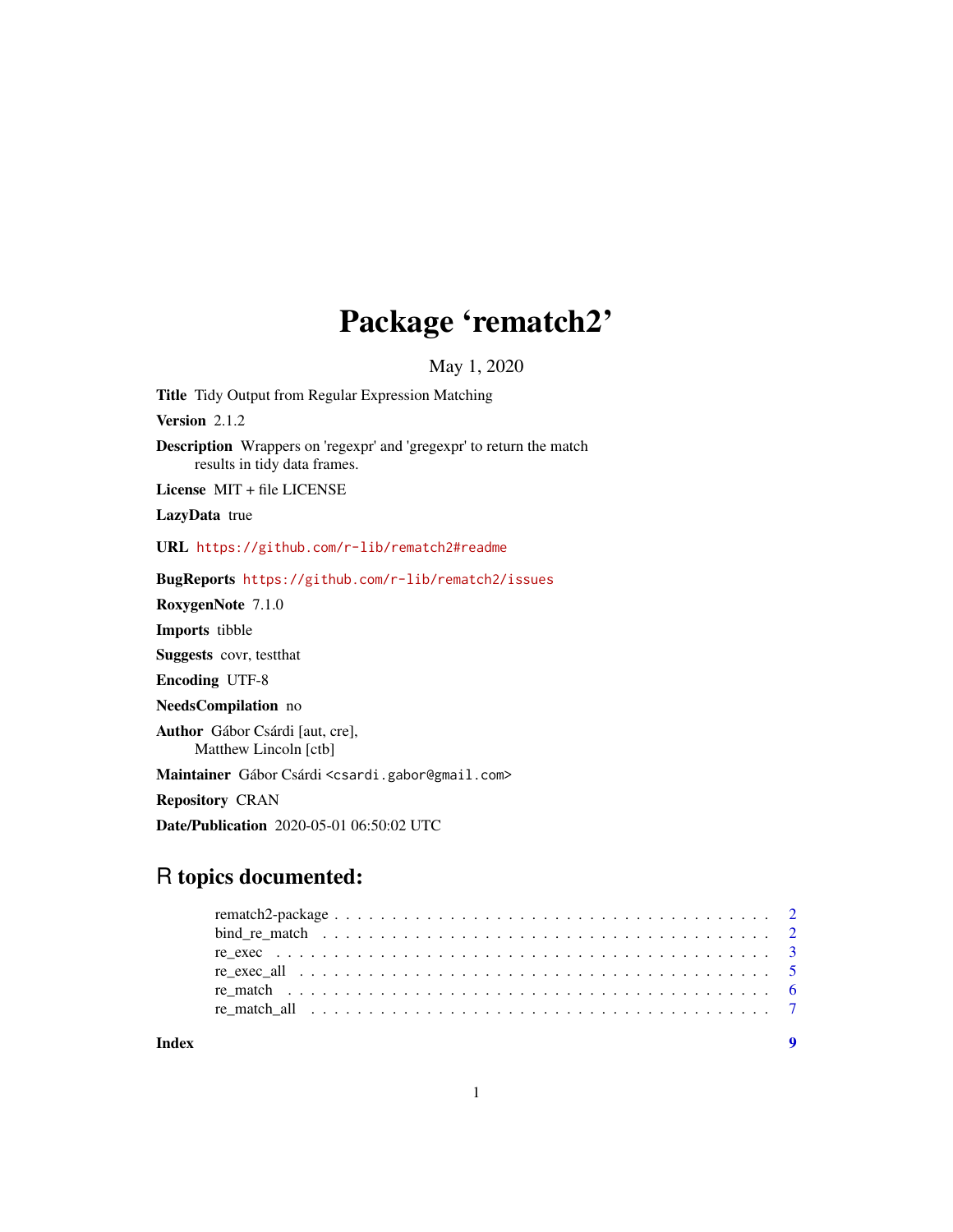<span id="page-1-0"></span>

#### Description

A small wrapper on 'regexpr' to extract the matches and captured groups from the match of a regular expression to a character vector. See [re\\_match](#page-5-1).

# Author(s)

Maintainer: Gábor Csárdi <csardi.gabor@gmail.com>

Other contributors:

• Matthew Lincoln <matthew.d.lincoln@gmail.com> [contributor]

# See Also

Useful links:

- <https://github.com/r-lib/rematch2#readme>
- Report bugs at <https://github.com/r-lib/rematch2/issues>

<span id="page-1-1"></span>bind\_re\_match *Match results from a data frame column and attach results*

# <span id="page-1-2"></span>Description

Taking a data frame and a column name as input, this function will run [re\\_match](#page-5-1) and bind the results as new columns to the original table., returning a [tibble](#page-0-0). This makes it friendly for pipeoriented programming with [magrittr.](#page-0-0)

#### Usage

```
bind_re_match(df, from, ..., keep_match = FALSE)
```

```
bind_re_match_(df, from, ..., keep_match = FALSE)
```

| df         | A data frame.                                                                                                                                                                       |
|------------|-------------------------------------------------------------------------------------------------------------------------------------------------------------------------------------|
| from       | Name of column to use as input for re_match. bind_re_match takes unquoted<br>names, while bind_re_match_takes quoted names.                                                         |
| $\cdots$   | Arguments (including pattern) to pass to re_match.                                                                                                                                  |
| keep_match | Should the column match be included in the results? Defaults to FALSE, to<br>avoid column name collisions in the case that bind_re_match is called multiple<br>times in succession. |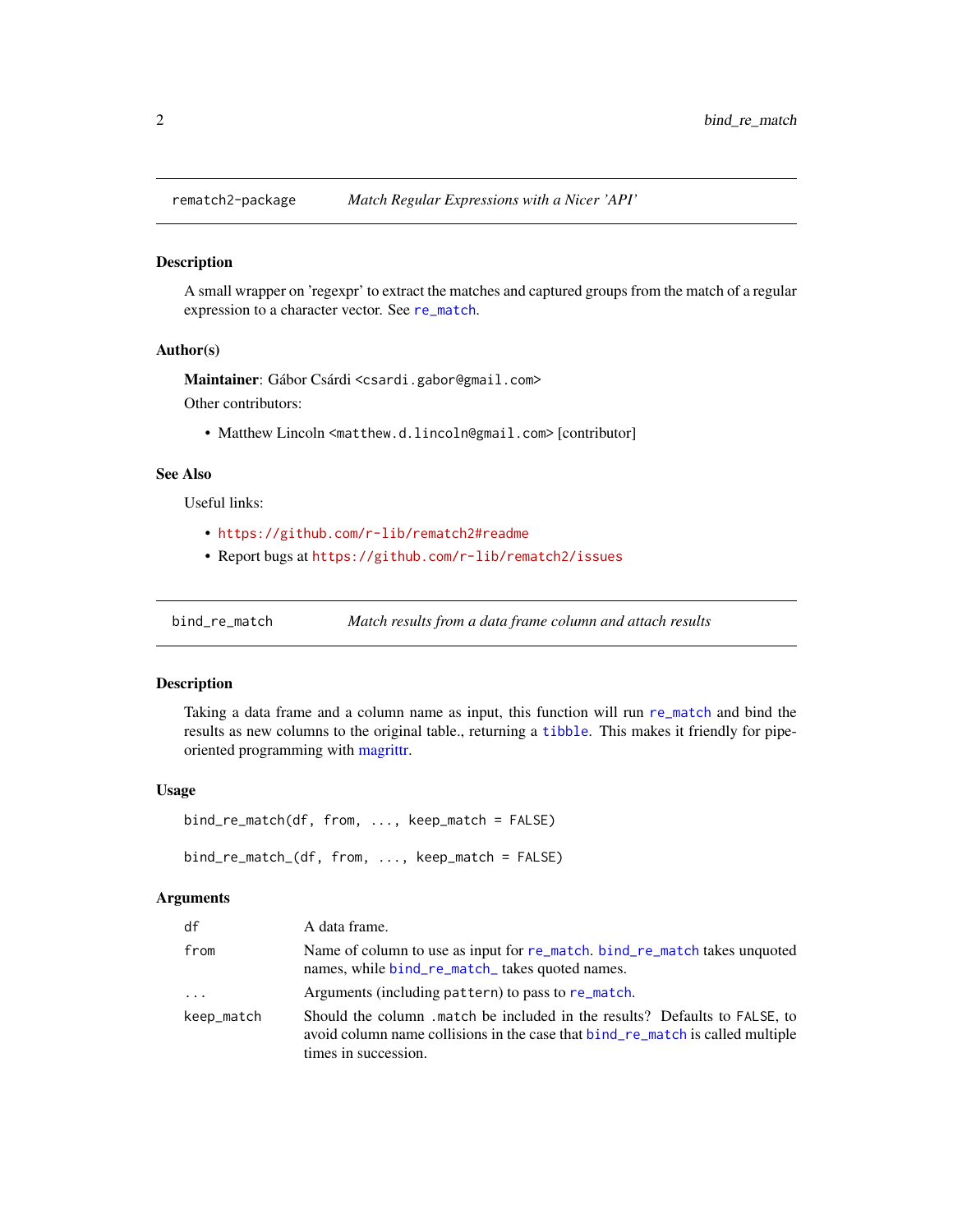<span id="page-2-0"></span>re\_exec 3

# Functions

• bind\_re\_match\_: Standard-evaluation version that takes a quoted column name.

#### Note

If named capture groups will result in multiple columns with the same column name, [repair\\_names](#page-0-0) will be called on the resulting table.

#### See Also

Standard-evaluation version [bind\\_re\\_match\\_](#page-1-2) that is suitable for programming.

#### Examples

```
match_cars <- tibble::rownames_to_column(mtcars)
bind_re_match(match_cars, rowname, "^(?<make>\\w+) ?(?<model>.+)?$")
```
<span id="page-2-1"></span>re\_exec *Extract Data From First Regular Expression Match Into a Data Frame*

# Description

Match a regular expression to a string, and return matches, match positions, and capture groups. This function is like its [match](#page-5-1) counterpart, except it returns match/capture group start and end positions in addition to the matched values.

# Usage

```
re_exec(text, pattern, perl = TRUE, ...)
## S3 method for class 'rematch_records'
x$name
## S3 method for class 'rematch_allrecords'
x$name
```

| text       | Character vector.                                                                                                              |
|------------|--------------------------------------------------------------------------------------------------------------------------------|
| pattern    | A regular expression. See regex for more about regular expressions.                                                            |
| perl       | logical should perl compatible regular expressions be used? Defaults to TRUE,<br>setting to FALSE will disable capture groups. |
| $\ddots$ . | Additional arguments to pass to gregexpr (or regexpr if text is of length zero).                                               |
| x          | Object returned by re_exec or re_exec_all.                                                                                     |
| name       | match, start or end.                                                                                                           |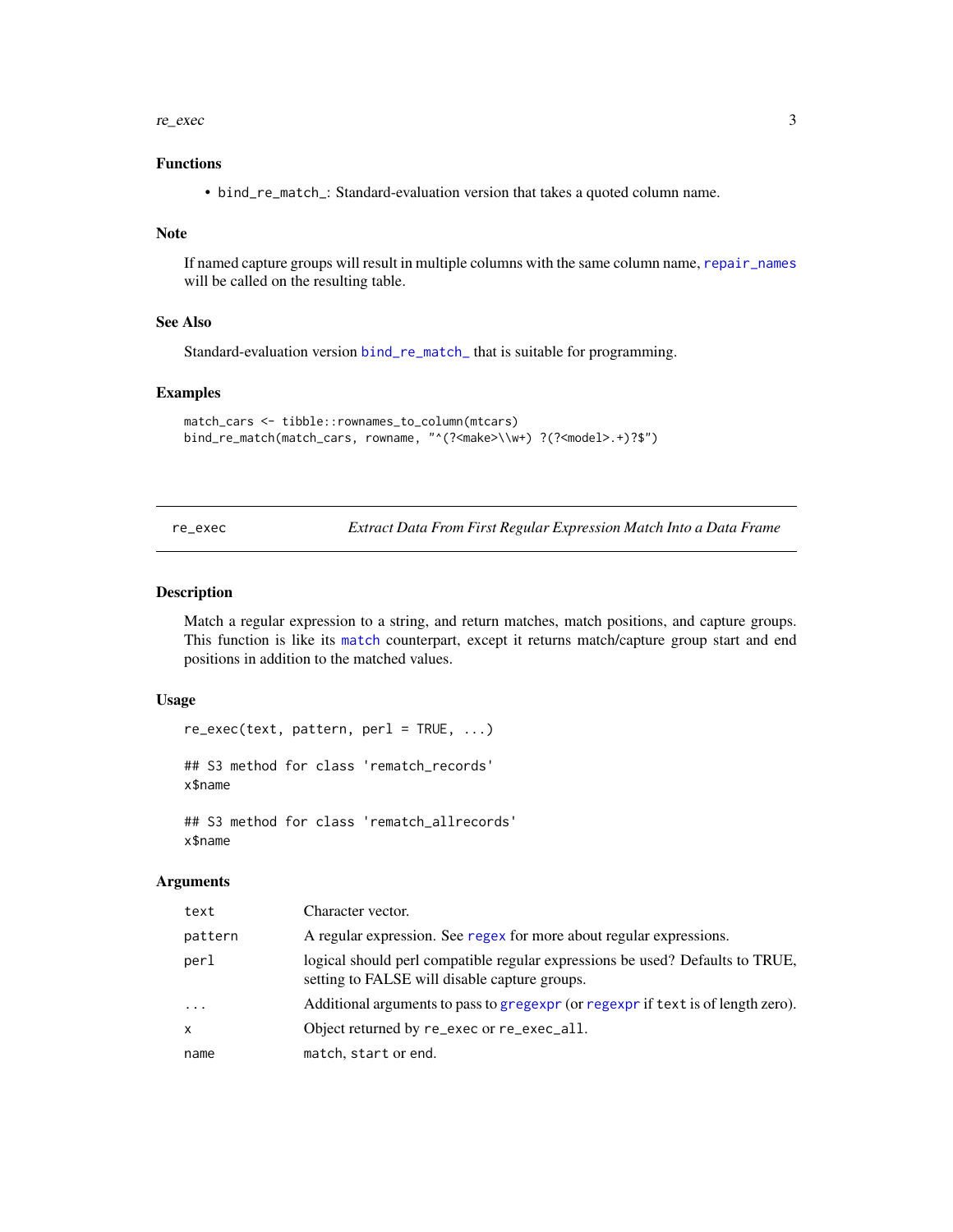#### <span id="page-3-0"></span>Value

A tidy data frame (see Section "Tidy Data"). Match record entries are one length vectors that are set to NA if there is no match.

#### Tidy Data

The return value is a tidy data frame where each row corresponds to an element of the input character vector text. The values from text appear for reference in the .text character column. All other columns are list columns containing the match data. The .match column contains the match information for full regular expression matches while other columns correspond to capture groups if there are any, and PCRE matches are enabled with perl = TRUE (this is on by default). If capture groups are named the corresponding columns will bear those names.

Each match data column list contains match records, one for each element in text. A match record is a named list, with entries match, start and end that are respectively the matching (sub) string, the start, and the end positions (using one based indexing).

#### Extracting Match Data

To make it easier to extract matching substrings or positions, a special \$ operator is defined on match columns, both for the .match column and the columns corresponding to the capture groups. See examples below.

# See Also

[regexpr](#page-0-0), which this function wraps

Other tidy regular expression matching: [re\\_exec\\_all\(](#page-4-1)), [re\\_match\\_all\(](#page-6-1)), [re\\_match\(](#page-5-1))

# Examples

```
name_rex <- paste0(
  "(?<first>[[:upper:]][[:lower:]]+) ",
  "(?<last>[[:upper:]][[:lower:]]+)"
)
notables \leq c(
  " Ben Franklin and Jefferson Davis",
  "\tMillard Fillmore"
\lambda# Match first occurrence
pos <- re_exec(notables, name_rex)
pos
# Custom $ to extract matches and positions
pos$first$match
pos$first$start
pos$first$end
```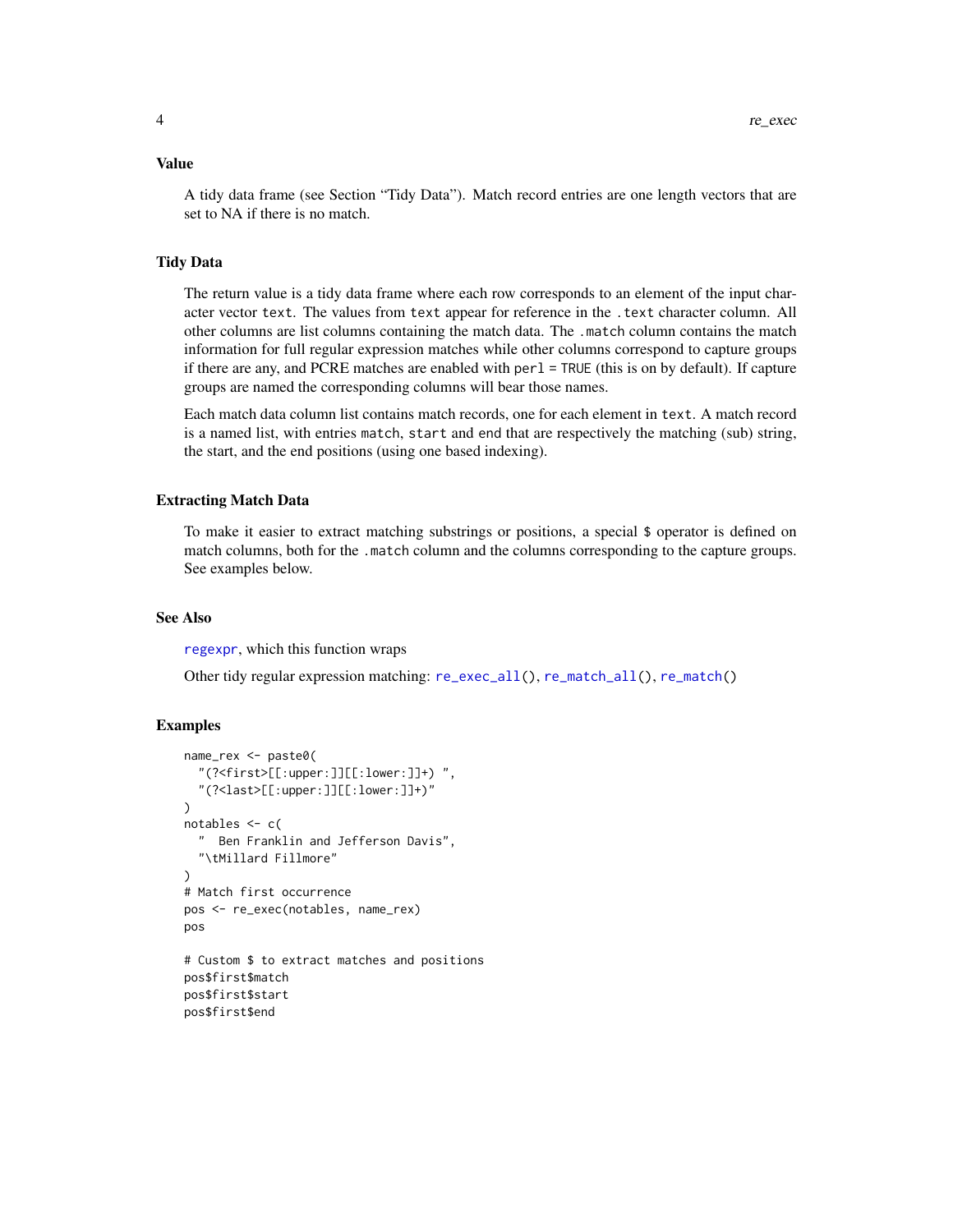# <span id="page-4-1"></span><span id="page-4-0"></span>Description

Match a regular expression to a string, and return matches, match positions, and capture groups. This function is like its [match](#page-6-1) counterpart, except it returns match/capture group start and end positions in addition to the matched values.

#### Usage

```
re_exec_all(text, pattern, perl = TRUE, ...)
```
# Arguments

| text     | Character vector.                                                                                                              |
|----------|--------------------------------------------------------------------------------------------------------------------------------|
| pattern  | A regular expression. See regex for more about regular expressions.                                                            |
| perl     | logical should perl compatible regular expressions be used? Defaults to TRUE,<br>setting to FALSE will disable capture groups. |
| $\cdots$ | Additional arguments to pass to gregexpr (or regexpr if text is of length zero).                                               |

# Value

A tidy data frame (see Section "Tidy Data"). The entries within the match records within the list columns will be one vectors as long as there are matches for the corresponding text element.

#### Tidy Data

The return value is a tidy data frame where each row corresponds to an element of the input character vector text. The values from text appear for reference in the .text character column. All other columns are list columns containing the match data. The .match column contains the match information for full regular expression matches while other columns correspond to capture groups if there are any, and PCRE matches are enabled with perl = TRUE (this is on by default). If capture groups are named the corresponding columns will bear those names.

Each match data column list contains match records, one for each element in text. A match record is a named list, with entries match, start and end that are respectively the matching (sub) string, the start, and the end positions (using one based indexing).

#### Extracting Match Data

To make it easier to extract matching substrings or positions, a special \$ operator is defined on match columns, both for the .match column and the columns corresponding to the capture groups. See examples below.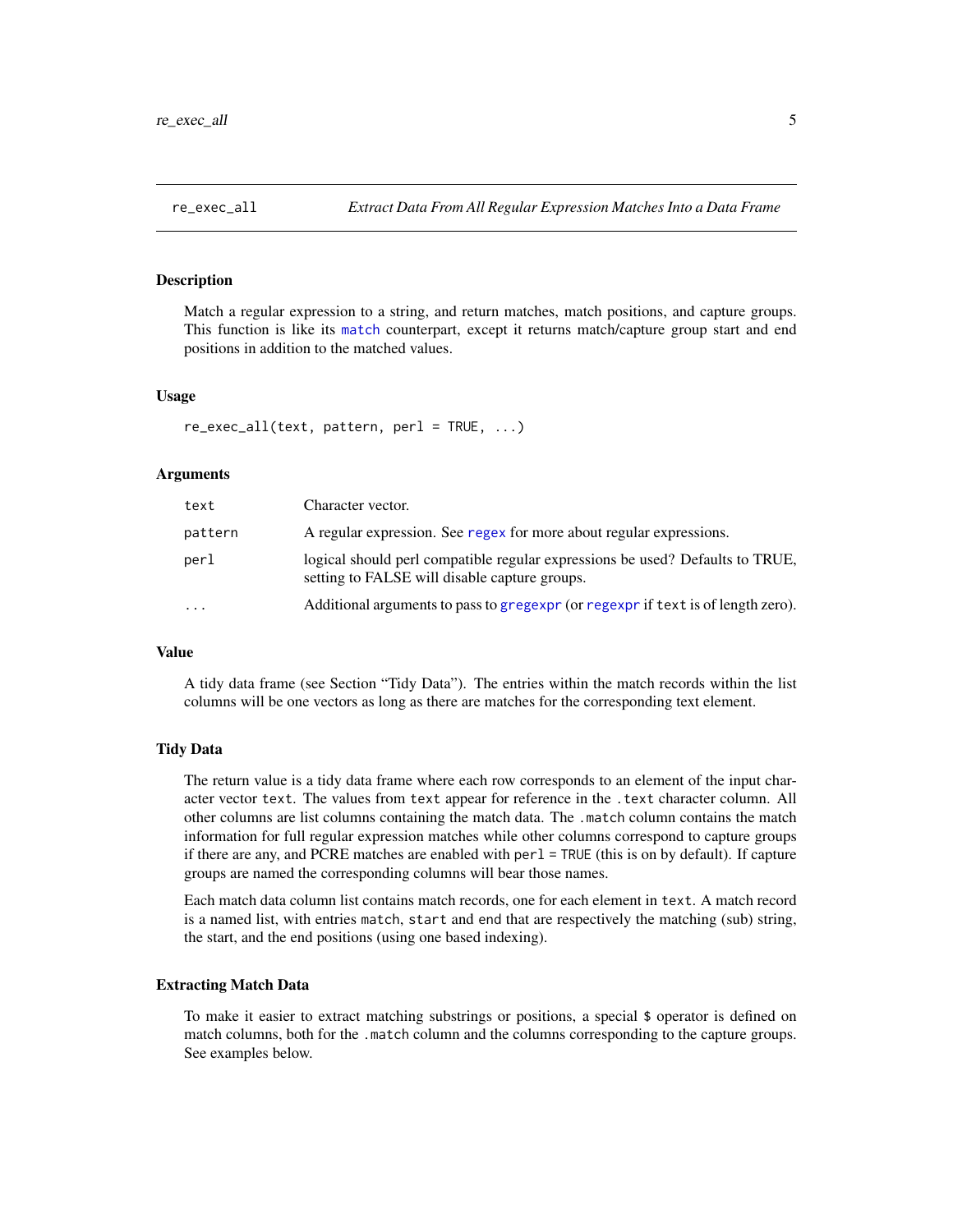# <span id="page-5-0"></span>See Also

[gregexpr](#page-0-0), which this function wraps

Other tidy regular expression matching: [re\\_exec\(](#page-2-1)), [re\\_match\\_all\(](#page-6-1)), [re\\_match\(](#page-5-1))

### Examples

```
name_rex <- paste0(
  "(?<first>[[:upper:]][[:lower:]]+) ",
  "(?<last>[[:upper:]][[:lower:]]+)"
\lambdanotables <- c(
  " Ben Franklin and Jefferson Davis",
  "\tMillard Fillmore"
)
# All occurrences
allpos <- re_exec_all(notables, name_rex)
allpos
# Custom $ to extract matches and positions
allpos$first$match
allpos$first$start
allpos$first$end
```
<span id="page-5-1"></span>re\_match *Extract Regular Expression Matches Into a Data Frame*

# Description

re\_match wraps [regexpr](#page-0-0) and returns the match results in a convenient data frame. The data frame has one column for each capture group if perl=TRUE, and one final columns called .match for the matching (sub)string. The columns of the capture groups are named if the groups themselves are named.

# Usage

```
re\_match(text, pattern, per1 = TRUE, ...)
```

| text      | Character vector.                                                                                                              |
|-----------|--------------------------------------------------------------------------------------------------------------------------------|
| pattern   | A regular expression. See regex for more about regular expressions.                                                            |
| perl      | logical should perl compatible regular expressions be used? Defaults to TRUE,<br>setting to FALSE will disable capture groups. |
| $\ddotsc$ | Additional arguments to pass to regexpr.                                                                                       |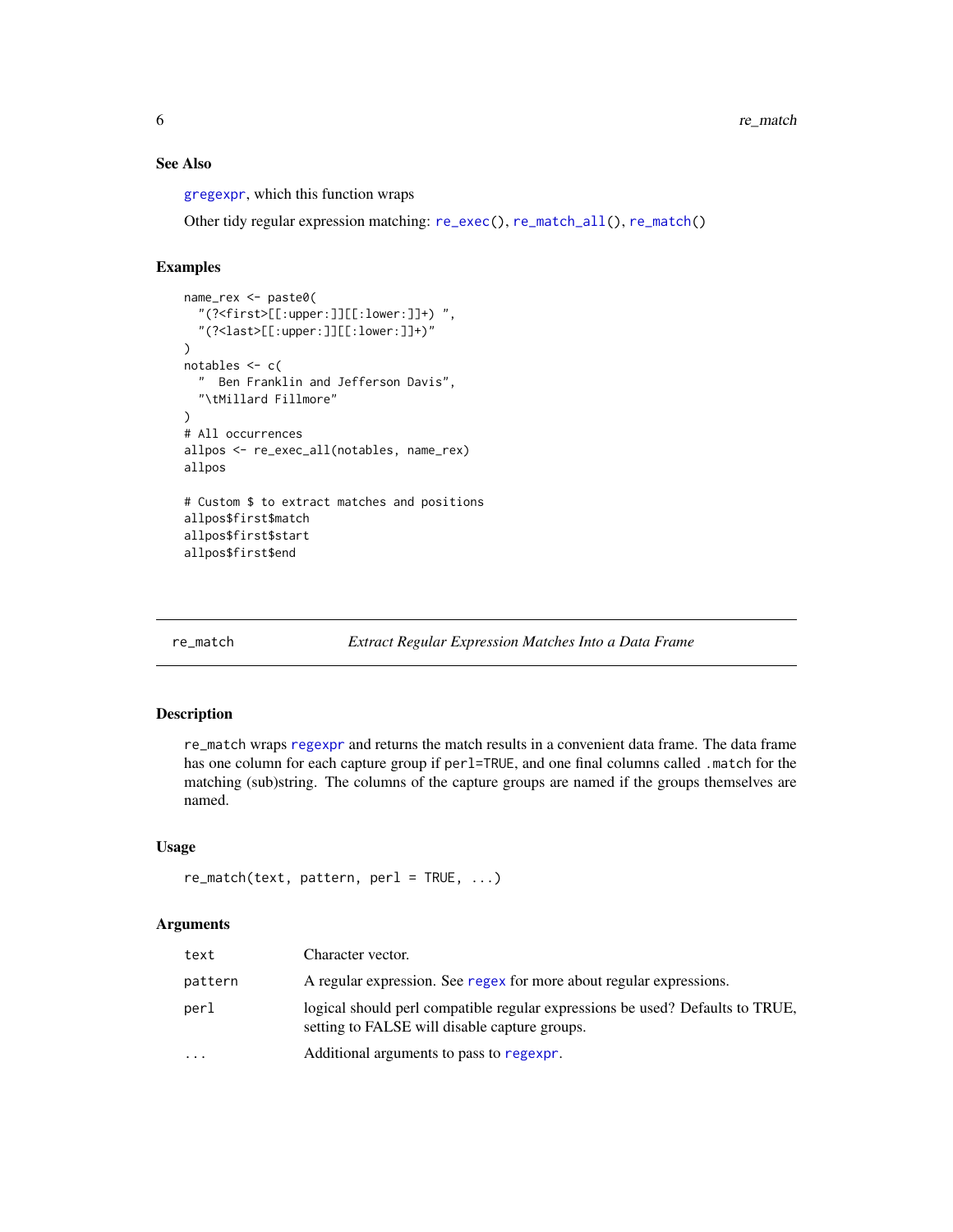# <span id="page-6-0"></span>re\_match\_all 7

# Value

A data frame of character vectors: one column per capture group, named if the group was named, and additional columns for the input text and the first matching (sub)string. Each row corresponds to an element in the text vector.

# Note

re\_match uses PCRE compatible regular expressions by default (i.e. perl = TRUE in [regexpr](#page-0-0)). You can switch this off but if you do so capture groups will no longer be reported as they are only supported by PCRE.

#### See Also

Other tidy regular expression matching: [re\\_exec\\_all\(](#page-4-1)), [re\\_exec\(](#page-2-1)), [re\\_match\\_all\(](#page-6-1))

# Examples

```
dates <- c("2016-04-20", "1977-08-08", "not a date", "2016",
  "76-03-02", "2012-06-30", "2015-01-21 19:58")
isodate <- "([0-9]{4})-([0-1][0-9])-([0-3][0-9])"
re_match(text = dates, pattern = isodate)
# The same with named groups
isodaten <- "(?<year>[0-9]{4})-(?<month>[0-1][0-9])-(?<day>[0-3][0-9])"
re_match(text = dates, pattern = isodaten)
```
<span id="page-6-1"></span>re\_match\_all *Extract All Regular Expression Matches Into a Data Frame*

# Description

This function is a thin wrapper on the [gregexpr](#page-0-0) base R function, to extract the matching (sub)strings as a data frame. It extracts all matches, and potentially their capture groups as well.

## Usage

```
re\_match\_all(text, pattern, per1 = TRUE, ...)
```

| text      | Character vector.                                                                                                              |
|-----------|--------------------------------------------------------------------------------------------------------------------------------|
| pattern   | A regular expression. See regex for more about regular expressions.                                                            |
| perl      | logical should perl compatible regular expressions be used? Defaults to TRUE,<br>setting to FALSE will disable capture groups. |
| $\ddotsc$ | Additional arguments to pass to gregexpr (or regexpr if text is of length zero).                                               |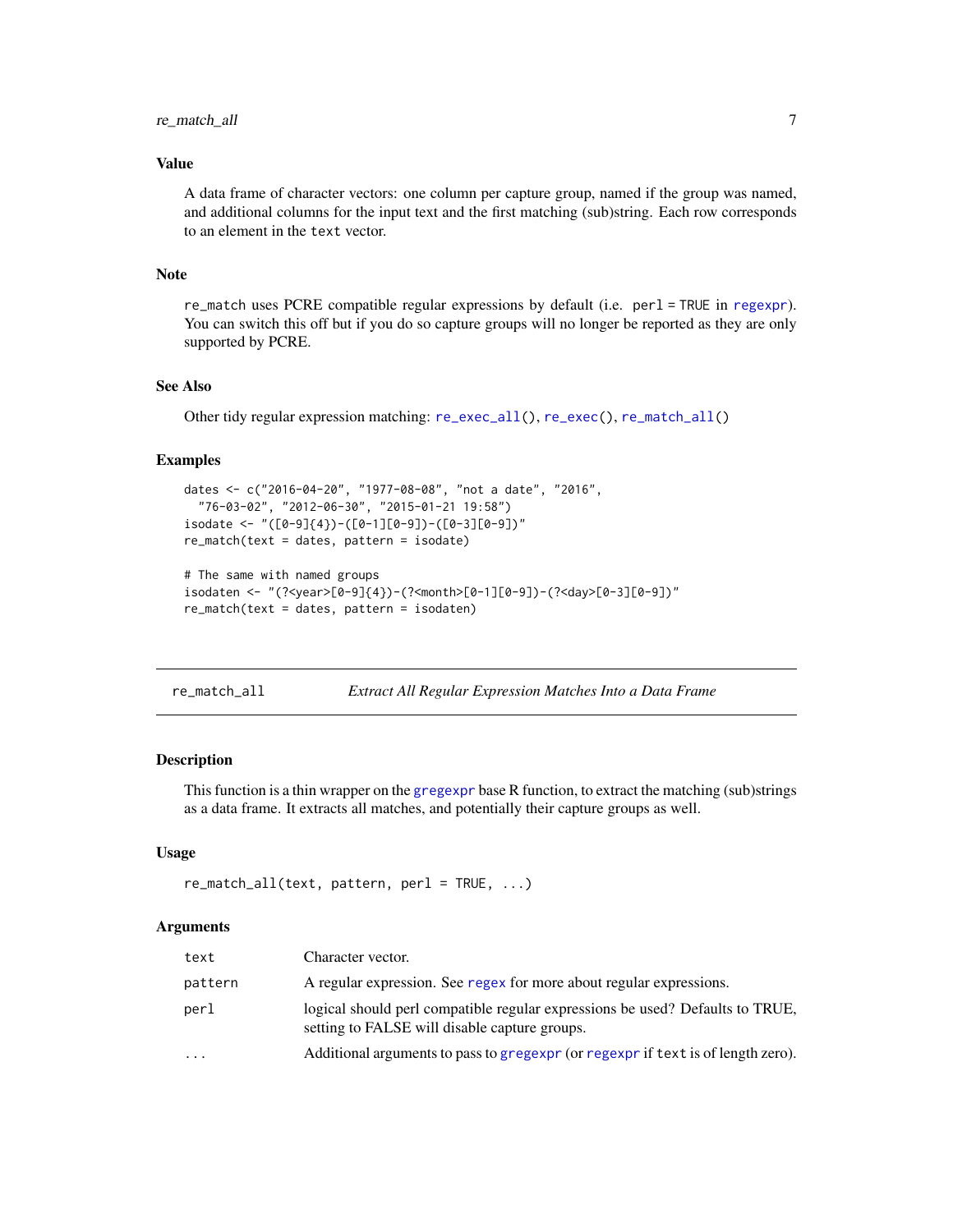# <span id="page-7-0"></span>Value

A tidy data frame (see Section "Tidy Data"). The list columns contain character vectors with as many entries as there are matches for each input element.

# Tidy Data

The return value is a tidy data frame where each row corresponds to an element of the input character vector text. The values from text appear for reference in the .text character column. All other columns are list columns containing the match data. The .match column contains the match information for full regular expression matches while other columns correspond to capture groups if there are any, and PCRE matches are enabled with perl = TRUE (this is on by default). If capture groups are named the corresponding columns will bear those names.

Each match data column list contains match records, one for each element in text. A match record is a named list, with entries match, start and end that are respectively the matching (sub) string, the start, and the end positions (using one based indexing).

# Note

If the input text character vector has length zero, [regexpr](#page-0-0) is called instead of [gregexpr](#page-0-0), because the latter cannot extract the number and names of the capture groups in this case.

#### See Also

Other tidy regular expression matching: [re\\_exec\\_all\(](#page-4-1)), [re\\_exec\(](#page-2-1)), [re\\_match\(](#page-5-1))

#### Examples

```
name_rex <- paste0(
  "(?<first>[[:upper:]][[:lower:]]+) ",
  "(?<last>[[:upper:]][[:lower:]]+)"
)
notables <- c(
  " Ben Franklin and Jefferson Davis",
  "\tMillard Fillmore"
\lambdare_match_all(notables, name_rex)
```